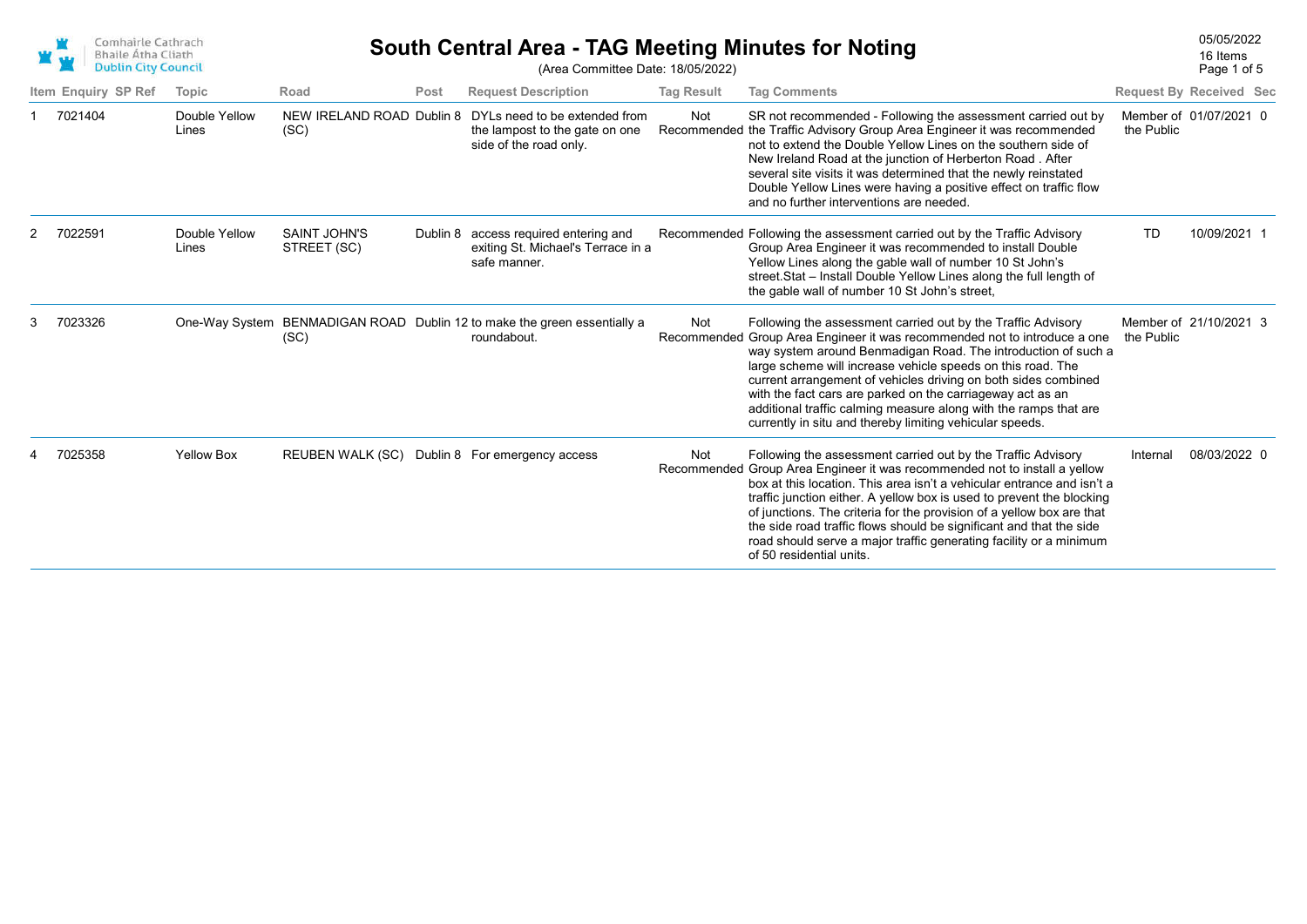| Comhairle Cathrach<br><b>Bhaile Átha Cliath</b><br><b>Dublin City Council</b> |                     |                      |                        | <b>South Central Area - TAG Meeting Minutes for Noting</b><br>(Area Committee Date: 18/05/2022) |      |                                                                                               |                   |                                                                                                                                                                                                                                                                                                                                                                                                                                                                                                                                                                                                                                                                                                                                                                                                                                                                                                                                                                                                                                                       |                                      |  |  |
|-------------------------------------------------------------------------------|---------------------|----------------------|------------------------|-------------------------------------------------------------------------------------------------|------|-----------------------------------------------------------------------------------------------|-------------------|-------------------------------------------------------------------------------------------------------------------------------------------------------------------------------------------------------------------------------------------------------------------------------------------------------------------------------------------------------------------------------------------------------------------------------------------------------------------------------------------------------------------------------------------------------------------------------------------------------------------------------------------------------------------------------------------------------------------------------------------------------------------------------------------------------------------------------------------------------------------------------------------------------------------------------------------------------------------------------------------------------------------------------------------------------|--------------------------------------|--|--|
|                                                                               | Item Enquiry SP Ref |                      | Topic                  | Road                                                                                            | Post | <b>Request Description</b>                                                                    | <b>Tag Result</b> | <b>Tag Comments</b>                                                                                                                                                                                                                                                                                                                                                                                                                                                                                                                                                                                                                                                                                                                                                                                                                                                                                                                                                                                                                                   | <b>Request By Received Sec</b>       |  |  |
| 5                                                                             | 7025391 Q19         | <b>SCAC</b><br>03/22 | Double Yellow<br>Lines | <b>GURTEEN ROAD</b><br>(SC)                                                                     |      | Dublin 10 At junctions                                                                        |                   | Recommended Following the assessment carried out by the Traffic Advisory<br>Group Area Engineer it was recommended to install Double<br>Yellow Lines near the junction of Drumfinn Road and Gurteen<br>Road and Drumfinn Road and Drumfinn Avenue.<br>Additionally it was recommended to install a Yield Sign at the<br>Junction of Drumfinn Avenue and Drumfinn Road.<br>Stat 1 - Starting from a point 8m south of LS12 on the western<br>side of the carriageway of Drumfinn Road install Double Yellow<br>Lines extending in a southerly direction for approx. 10m.<br>Stat 2 - Starting from LS10 on the western side of the carriageway<br>of Drumfinn Road install Double Yellow Lines extending in a<br>northerly direction for approx. 12m.<br>Stat 3 - Starting from LS4 on the western side of the carriageway<br>of Drumfinn Road install Double Yellow Lines extending in a<br>southerly direction for approx. 10m.<br>Stat 4 – install a Yield Sign and relevant road markings at the<br>junction of Drumfinn Avenue and Drumfinn Road. | Councillor 09/03/2022 0              |  |  |
| 6                                                                             | 7025430             |                      | <b>Traffic Calming</b> |                                                                                                 |      | ERRIGAL ROAD (SC) Dublin 12 Measures to ensure safety for<br>residents within the cul-de-sac. |                   | Recommended Following the assessment carried out by the Traffic Advisory<br>Group Area Engineer it was recommended to install Double<br>Yellow Lines near the junction of Errigal Road (Cul-De-Sac 13<br>Errigal Road) and Errigal Road.<br>Additionally it was recommended to install a Yield Sign at the<br>Junction of Errigal Road (Cul-De-Sac 83 Errigal Road) and<br>Errigal Road.<br>Stat 1 - Starting from a point 10m east of the gable end of house<br>number 13 Errigal Road on the southern side of the carriageway<br>on Errigal Road (Cul-De-Sac) install Double Yellow Lines<br>extending in a easterly direction for approx. 15m.<br>Stat 2 – install a Yield Sign and relevant road markings at the<br>junction of Errigal Road (Cul-De-Sac 83 Errigal Road) and<br>Errigal Road.                                                                                                                                                                                                                                                    | Councillor 11/03/2022 0              |  |  |
|                                                                               | 7025609             |                      | Double Yellow<br>Lines | <b>DRUMFINN ROAD</b><br>(SC)                                                                    |      | Dublin 10 DYLs to prevent hazardous<br>parking outside gates of Caritas<br>College.           |                   | Recommended Following the assessment carried out by the Traffic Advisory<br>Group Area Engineer it was recommended to install Double<br>Yellow Lines on the western side of Drumfinn Road outside the<br>Caritas College.<br>Stat - On the western side of Drumfinn Road starting from a point<br>approx. 4m south of LS23, install Double Yellow Lines extending<br>in a northern direction for 20m (excluding Entrances).                                                                                                                                                                                                                                                                                                                                                                                                                                                                                                                                                                                                                           | Member of 24/03/2022 1<br>the Public |  |  |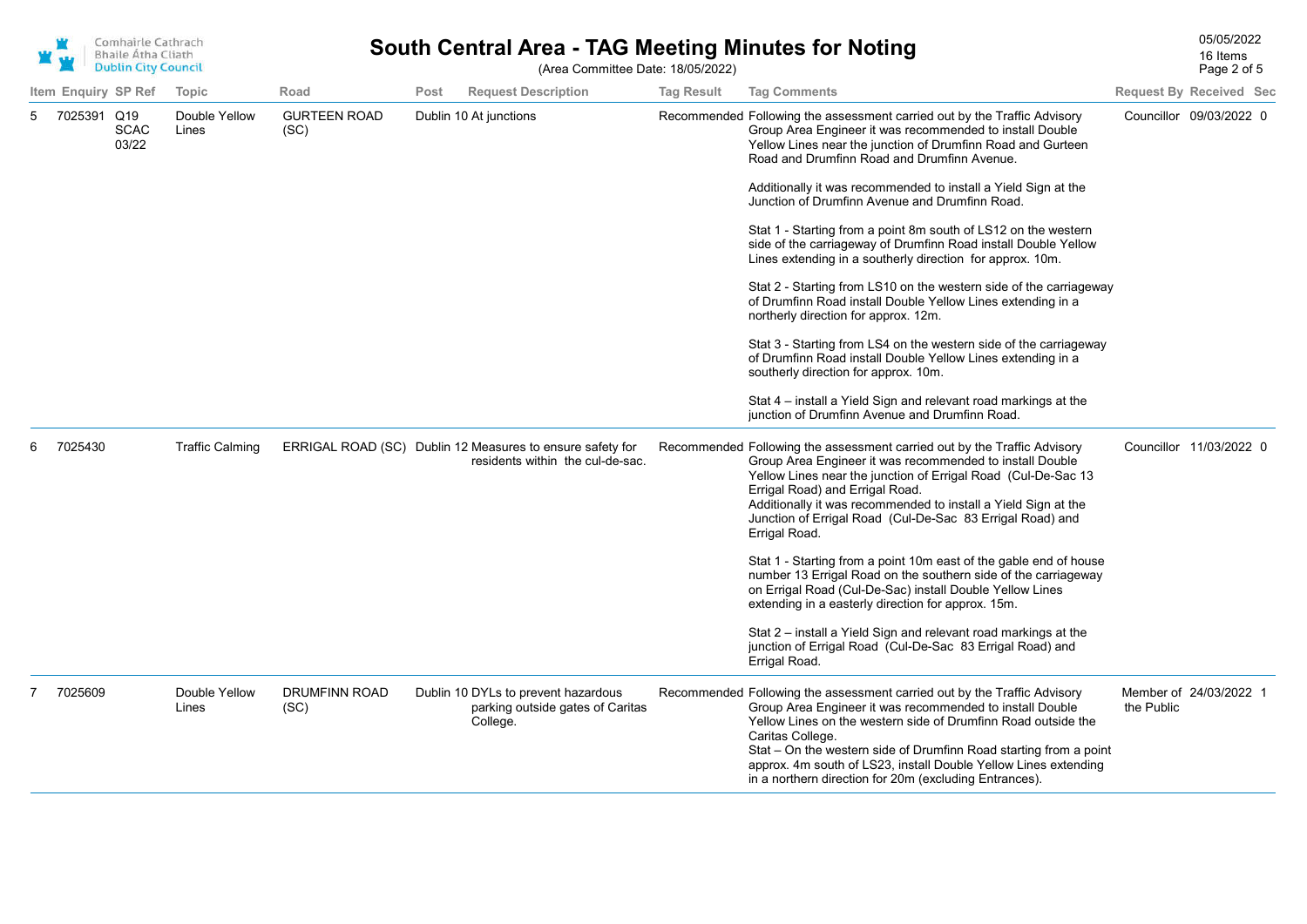|   | Comhairle Cathrach<br>w<br>Bhaile Átha Cliath<br><b>Dublin City Council</b> |                     |                                 | <b>South Central Area - TAG Meeting Minutes for Noting</b><br>(Area Committee Date: 18/05/2022) |          |                                                                                                  |                   |                                                                                                                                                                                                                                                                                                                                                                                                                                                                                                                                                                                                                                                                                                                                                                                                                                                                                                                                                                                                                                                                                                                                                                                                                                                                                                                                                                                                                                                                                                                                              |          |                                |  |
|---|-----------------------------------------------------------------------------|---------------------|---------------------------------|-------------------------------------------------------------------------------------------------|----------|--------------------------------------------------------------------------------------------------|-------------------|----------------------------------------------------------------------------------------------------------------------------------------------------------------------------------------------------------------------------------------------------------------------------------------------------------------------------------------------------------------------------------------------------------------------------------------------------------------------------------------------------------------------------------------------------------------------------------------------------------------------------------------------------------------------------------------------------------------------------------------------------------------------------------------------------------------------------------------------------------------------------------------------------------------------------------------------------------------------------------------------------------------------------------------------------------------------------------------------------------------------------------------------------------------------------------------------------------------------------------------------------------------------------------------------------------------------------------------------------------------------------------------------------------------------------------------------------------------------------------------------------------------------------------------------|----------|--------------------------------|--|
|   |                                                                             | Item Enquiry SP Ref | <b>Topic</b>                    | Road                                                                                            | Post     | <b>Request Description</b>                                                                       | <b>Tag Result</b> | <b>Tag Comments</b>                                                                                                                                                                                                                                                                                                                                                                                                                                                                                                                                                                                                                                                                                                                                                                                                                                                                                                                                                                                                                                                                                                                                                                                                                                                                                                                                                                                                                                                                                                                          |          | <b>Request By Received Sec</b> |  |
| 8 | 7025687                                                                     |                     | Double Yellow<br>Lines (Extend) | EMMET ROAD (SC)                                                                                 | Dublin 8 | request DYLs be repainted here<br>as a further deterrent to illegal<br>parking so near a corner. |                   | Recommended Following the assessment carried out by the Traffic Advisory<br>Group Area Engineer it was recommended to install Double<br>Yellow Lines on either side of the entrance to Derek Beahan<br>Recovery Garage on Emmet Road.<br>Stat - Starting from a point approx. 22.6m west of LS15 install<br>Double Yellow Lines extending in a westerly direction for 17m (to                                                                                                                                                                                                                                                                                                                                                                                                                                                                                                                                                                                                                                                                                                                                                                                                                                                                                                                                                                                                                                                                                                                                                                |          | Councillor 29/03/2022 0        |  |
|   |                                                                             |                     |                                 |                                                                                                 |          |                                                                                                  |                   | the back of the footpath/garden wall. Anything past the wall is<br>private landing)                                                                                                                                                                                                                                                                                                                                                                                                                                                                                                                                                                                                                                                                                                                                                                                                                                                                                                                                                                                                                                                                                                                                                                                                                                                                                                                                                                                                                                                          |          |                                |  |
|   |                                                                             |                     |                                 |                                                                                                 |          |                                                                                                  |                   | Stat - Starting from a point approx. 16m east of LS18 install<br>Double Yellow Lines extending in a easterly direction for 9m (to<br>the back of the footpath/garden wall. Anything past the wall is<br>private landing)                                                                                                                                                                                                                                                                                                                                                                                                                                                                                                                                                                                                                                                                                                                                                                                                                                                                                                                                                                                                                                                                                                                                                                                                                                                                                                                     |          |                                |  |
| 9 | 7025716                                                                     |                     |                                 | WEST (SC)                                                                                       |          | Bus Stop Markings and<br>associated signage, road<br>markings.                                   |                   | Bus Stop Marking SAINT JOHN'S ROAD Dublin 8 As part of BusConnects C Spine: Recommended As part of BusConnects: Install a Bus Stop Sign (TFI), RUS 031<br>on the north side of St. John's Road West, Approximately 12.6<br>metres west of Public Lamp Standard No. 7.<br>Install a Bus Stop Sign (TFI), RUS 031 on the north side of St.<br>John's Road West, Approximately 10 metres east of Public Lamp<br>Standard No. 7.<br>Install Bus Stop Markings, RRM 030 on the north side of St.<br>John's Road West, starting approximately 12.5 metres east of<br>Public Lamp Standard No. 7, Extending west by Approximately<br>43.2 metres.<br>Install a Bus Stop Sign (TFI), RUS 031 on the south side of St.<br>John's Road West, Approximately 1.1 metres east of Public Lamp<br>Standard No. 14.<br>Install a Bus Stop Sign (TFI), RUS 031 on the south side of St.<br>John's Road West, Approximately 15.8 metres west of Public<br>Lamp Standard No. 12.<br>Install Bus Stop Markings, RRM 030 on the south side of St.<br>John's Road West, starting approximately 1.4 metres west of<br>Public Lamp Standard No. 14, Extending east by Approximately<br>56 metres.<br>Install a Bus Stop Sign (TFI), RUS 031 on the south side of St.<br>John's Road West, Approximately 2.3 metres west of Public<br>Lamp Standard No. 8.<br>Install Bus Stop Markings, RRM 030 on the south side of St.<br>John's Road West, starting approximately 4.8 metres west of<br>Public Lamp Standard No. 8, Extending east by Approximately 18<br>metres. | Internal | 30/03/2022 0                   |  |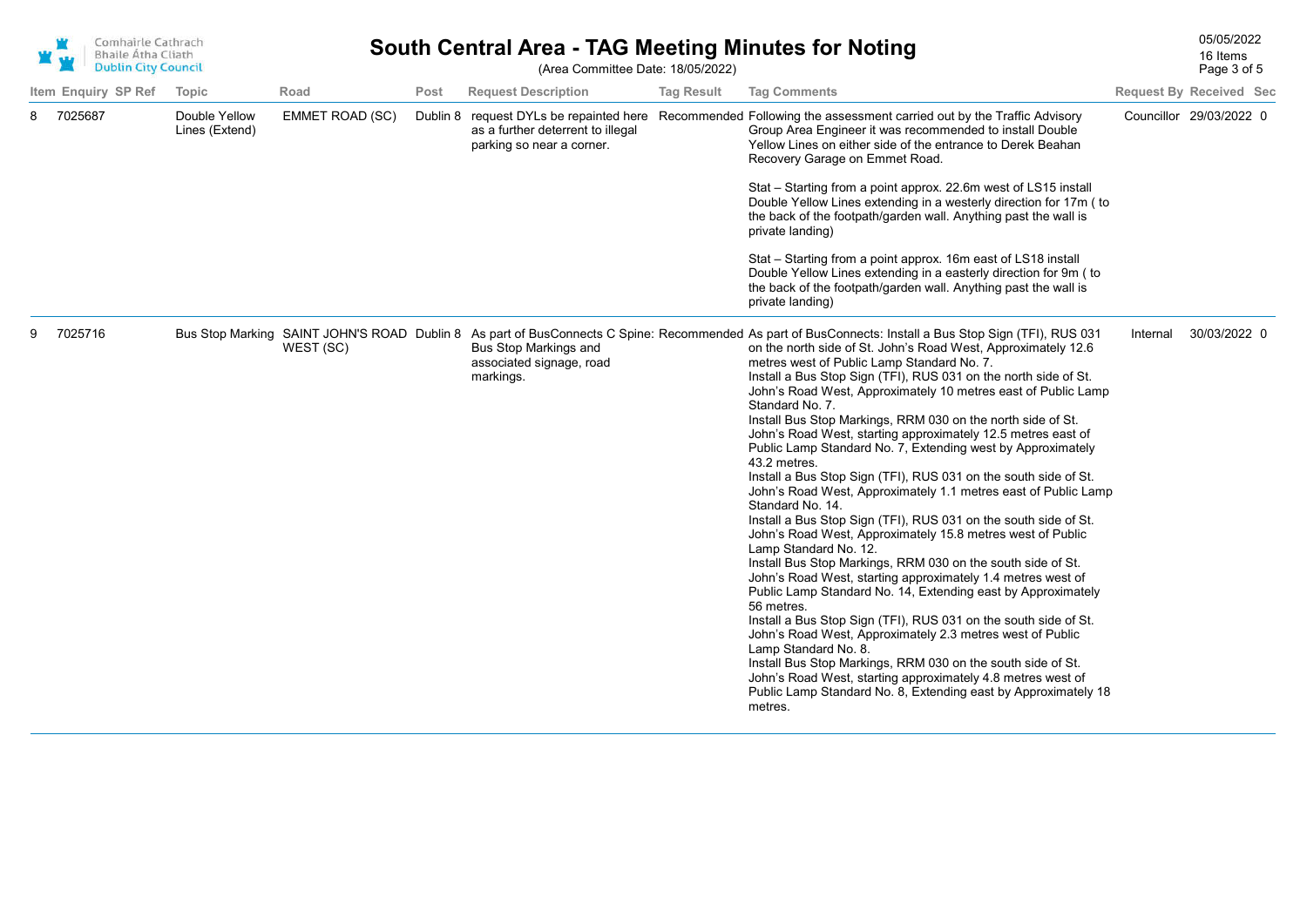

## South Central Area - TAG Meeting Minutes for Noting<br>16 Items (Area Committee Date: 18/05/2022)

Page 4 of 5 16 Items

|                     |                        |                                              |      | $\mu$ and both interest battle. To obtain the $\mu$                      |                   |                                                                                                                                                                                                                                                                                                                                                                                                                                                                                                                                                                                                                                                                                                                                                                                                                                               |            | $1$ uyu $\pm$ 01 0             |
|---------------------|------------------------|----------------------------------------------|------|--------------------------------------------------------------------------|-------------------|-----------------------------------------------------------------------------------------------------------------------------------------------------------------------------------------------------------------------------------------------------------------------------------------------------------------------------------------------------------------------------------------------------------------------------------------------------------------------------------------------------------------------------------------------------------------------------------------------------------------------------------------------------------------------------------------------------------------------------------------------------------------------------------------------------------------------------------------------|------------|--------------------------------|
| Item Enquiry SP Ref | Topic                  | Road                                         | Post | <b>Request Description</b>                                               | <b>Tag Result</b> | <b>Tag Comments</b>                                                                                                                                                                                                                                                                                                                                                                                                                                                                                                                                                                                                                                                                                                                                                                                                                           |            | <b>Request By Received Sec</b> |
| 10 7025718          |                        | Bus Stop Marking VICTORIA QUAY (SC) Dublin 8 |      | <b>Bus Stop Markings and</b><br>associated signage, road<br>markings.    |                   | As part of BusConnects C Spine: Recommended As part of BusConnetcs: Install a Bus Stop Sign (TFI), RUS 031<br>on the south side of Victoria Quay, Approximately 9.8 metres east<br>of Public Lamp Standard No. 104.<br>Install a Bus Stop Sign (TFI), RUS 031 on the south side of<br>Victoria Quay, Approximately 0.9 metres east of Public Lamp<br>Standard No. 103.<br>Install Bus Stop Markings, RRM 030 on the south side of Victoria<br>Quay, starting approximately 7.3 metres east of Public Lamp<br>Standard No. 104, Extending east by Approximately 40 metres.                                                                                                                                                                                                                                                                     | Internal   | 30/03/2022 0                   |
| 11 7025722          | <b>Traffic Calming</b> | <b>EMMET ROAD (SC)</b>                       |      | Dublin 8 speed bump to slow cars down.                                   | Not               | Following the assessment carried out by the Traffic Advisory<br>Recommended Group Area Engineer it was not recommended to install a ramp<br>on Spa Road at the junction of Emmet Road as this type of traffic<br>calming is normally used in urban areas to indicate the start of a<br>traffic calming scheme often where drivers turn off a major road<br>into a minor side road. This junction is the exit point of a One Way<br>Street and therefore wouldn't be suitable.                                                                                                                                                                                                                                                                                                                                                                 | the Public | Member of 30/03/2022 0         |
| 12 7025723          |                        |                                              |      | <b>Bus Stop Markings and</b><br>associated signage and road<br>markings. |                   | Bus Stop Marking USHER'S QUAY (SC) Dublin 8 As part of BusConnects C Spine, Recommended As part of BusConnects: Install Bus Stop Markings, RRM 030 on<br>the south side of Ushers Quay, starting approximately 7.5 metres<br>west of Public Lamp Standard No. 25, Extending east by<br>Approximately 22.1 metres.<br>Install a Bus Stop Sign (TFI), RUS 031 on the south side of<br>Ushers Quay, Approximately 18.2 metres east of Public Lamp<br>Standard No. 22. (DCC LS 94)<br>Install a Bus Stop Sign (TFI), RUS 031 on the south side of<br>Ushers Quay, Approximately 2.8 metres east of Public Lamp<br>Standard No. 23. (DCC LS 93)<br>Install Bus Stop Markings, RRM 030 on the south side of Ushers<br>Quay, starting approximately 15.7 metres east of Public Lamp<br>Standard No. 22, Extending east by Approximately 36.5 metres. | Internal   | 30/03/2022 0                   |
| 13 7025726          |                        | (SC)                                         |      | <b>Bus Stop Markings and</b><br>associated signage and road<br>markings. |                   | Bus Stop Marking MERCHANT'S QUAY Dublin 8 As part of BusConnects C Spine: Recommended As part of BusConnects: Install a Bus Stop Sign (TFI), RUS 031<br>on the south side of Merchants Quay, Approximately 8 metres<br>west of Public Lamp Standard No. 83.<br>Install a Bus Stop Sign (TFI), RUS 031 on the south side of<br>Merchants Quay, Approximately 14.6 metres east of Public Lamp<br>Standard No. 83.<br>Install Bus Stop Markings, RRM 030 on the south side of<br>Merchants Quay, starting approximately 10.5 metres west of<br>Public Lamp Standard No. 83, Extending east by Approximately<br>36.5 metres.<br>Install a Bus Stop Sign (TFI), RUS 031 on the south side of<br>Merchants Quay, Approximately 6.5 metres east of Public Lamp<br>Standard No. 82.                                                                   | Internal   | 30/03/2022 0                   |